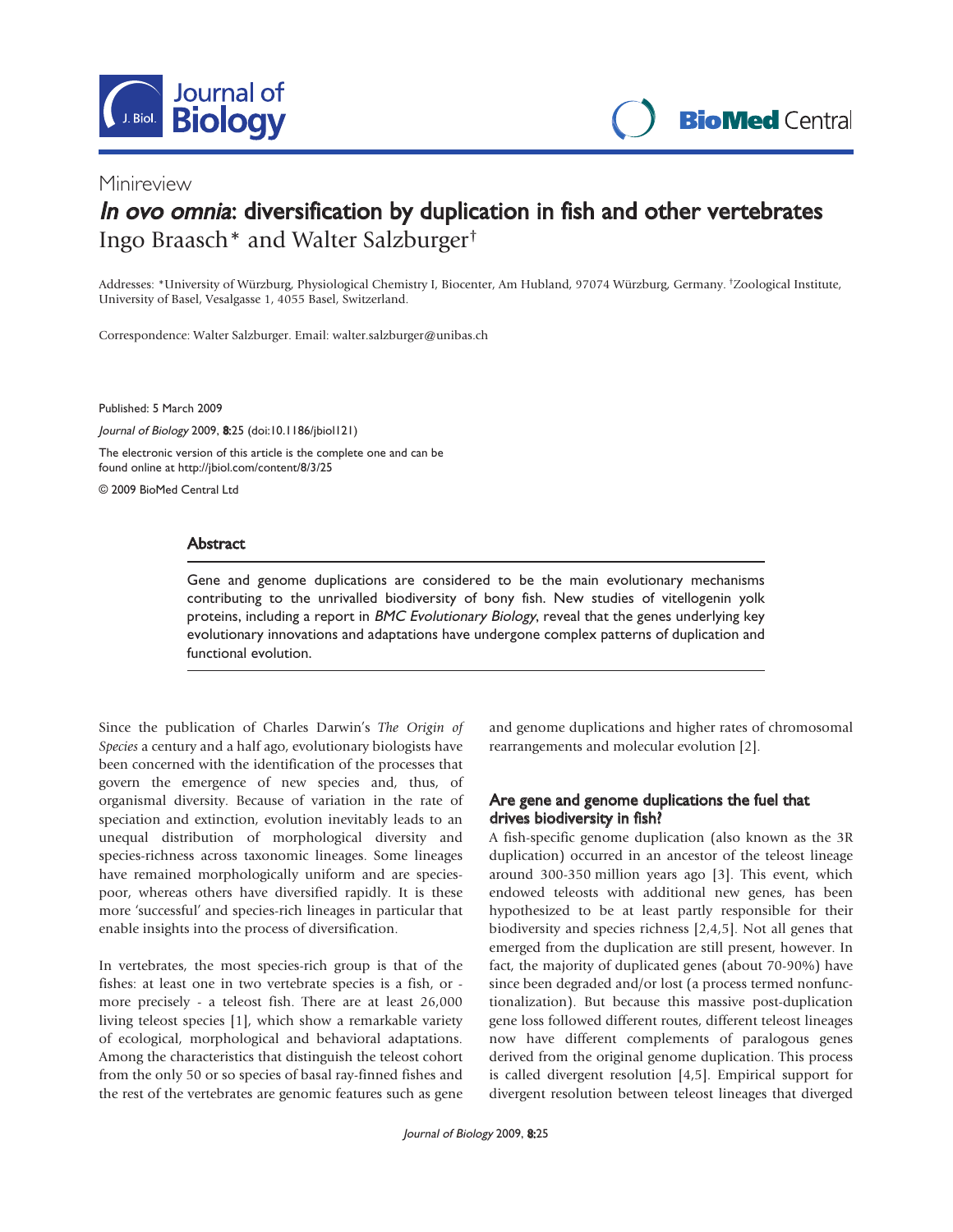very early comes from a recent comparative genome-wide analysis of paralog loss in zebrafish and the green spotted pufferfish [6].

In many cases where both copies have been maintained in a genome, the functions of the ancestral gene are now distributed among the duplicates - a process called subfunctionalization. Given that retention of duplication-derived gene copies also followed different routes and that subfunctionalization can be neutral and stochastic, the partitioning of gene functions can also occur lineage-specifically. Finally, it is possible that one of the duplicates continues to fulfill the ancestral functions while the other acquires a completely new function (neofunctionalization). Differential functional evolution between teleost lineages has so far been shown for zebrafish, stickleback and medaka [4].

Together, the fish-specific genome duplication and the divergent resolution, subfunctionalization and neofunctionalization that followed it created a large evolutionary playground within teleost genomes. The duplicationdiversification hypothesis predicts that gene and genome duplication and subsequent reciprocal gene loss and/or differential paralog evolution in divergent populations leads to genomic incompatibilities between isolated populations and, consequently, to postzygotic isolation and speciation. That is how the fish-specific genome duplication might have facilitated the radiation of teleosts [4,5].

## Vitellogenin gene duplications and marine teleost radiations

Besides the overall impact of gene and genome duplication on reproductive isolation and thus on speciation, neofunctionalization of a duplicated gene copy can lead to the origination of a key evolutionary innovation that enables a group to radiate, for example in a new environment. In two new articles, one in BMC Evolutionary Biology [7] and the other in Molecular Biology and Evolution [8], Finn and colleagues examine an example of a cluster of genes that emerged by duplication and that apparently has enabled a whole group of fishes to diversify.

Finn and Kristoffersen had already in earlier studies [1] reconstructed the evolution of the vitellogenin (vtg) gene family in teleost fishes. Vitellogenins are yolk proteins synthesized in the liver and deposited in the maturing oocyte. Finn and Kristoffersen [1] suggested that neofunctionalization of the vtgAa gene in acanthomorphs, the most species-rich group of teleosts (comprising about 16,000 species, 78% of which are marine), was an important step towards adapting to a new spawning strategy in the marine realm. Proteolysis of the VtgAa yolk protein leads to

an increase in the levels of free amino acids in the maturing oocyte and causes water influx. In this way, the hydrated eggs are protected against leakage of water into the hyperosmolar marine environment, so that the eggs float on the water surface. This is an important adaptation that makes pelagic ('floating') spawning strategies possible.

The initial phylogenetic analysis of teleost vitellogenins [1] suggested that the three vtg genes in acanthomorphs, vtgAa, vtgAb and vtgC, evolved through a progressive series of gene duplications and subsequent gene losses, involving the fishspecific genome duplication and the two earlier rounds of whole genome duplication in vertebrates (called 1R and 2R), and also an acanthomorph-specific duplication of the vtgA gene that generated the vtgAa and vtgAb duplicates. According to this scenario, lineage-specific neofunctionalization of the newly arising vtgAa paralog in acanthomorphs facilitated their conquest of the marine ecosystem from their original habitats in freshwaters.

New data presented by the same group in BMC Evolutionary Biology [7], as well as an earlier article by Babin [9], take the location of vitellogenin genes in vertebrate genomes into account and turn the duplication history of teleost vtg genes upside down. In acanthomorphs, vtgAa, vtgAb, and vtgC are located close to each other on the same chromosome. This is consistent with the arrangement of vitellogenin genes in other teleosts and in more distantly related vertebrate lineages, such as frog and chicken [7,9]. The most parsimonious explanation for this arrangement is thus that a vitellogenin gene cluster consisting of three genes (Vtg1, called vtgC in fish, Vtg2, called vtgAb in fish, and Vtg3, called vtgAa in fish) was already present in the last common ancestor of fish and tetrapods about 450 million years ago (Figure 1). An ancestral vitellogenin gene (proto Vtg) was duplicated, giving rise to Vtg1 and Vtg2/3. The latter gene was then duplicated in tandem, generating Vtg2 and Vtg3 (Figure 1a). In the fish lineage, two vitellogenin gene clusters were present after the fish-specific genome duplication, but one of them degenerated so that this round of genome duplication did not increase the number of functional vtg genes.

In theory, phylogenetic reconstruction of the vitellogenin gene or protein family should reveal these three ancestral gene duplications. However, published vitellogenin phylogenies [1,7,8,10] consistently suggest that the different vertebrate Vtg2 and Vtg3 genes have been generated in parallel but independently through lineage-specific tandem duplications (Figure 1b). One explanation for the failure of phylogenies to reconstruct the common duplication of the Vtg2/3 precursor could be that gene conversion has occurred between Vtg2 and Vtg3, keeping them alike. The new results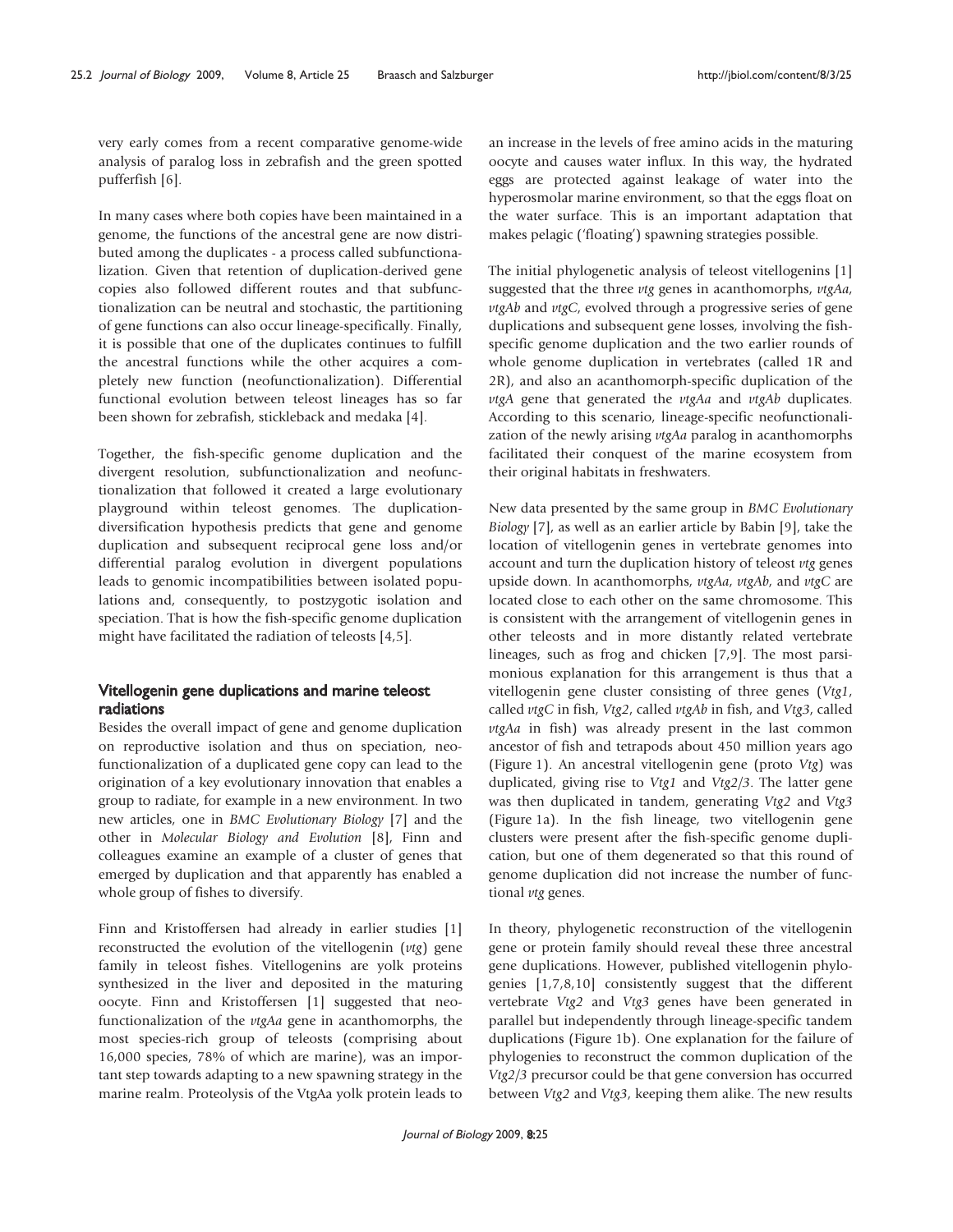

#### Figure 1

Evolution of the vertebrate vitellogenin cluster. (a) The vertebrate vitellogenin cluster was generated by two ancestral gene duplications (1 and 2). (b) The phylogeny of vertebrate Vtgs should reconstruct the ancestral gene duplications correctly (left), but observed phylogenies (right, merged and deduced from [1,7,8,10]) indicate multiple, independent duplications (black circles) of Vtg2/3. Gene names are as used in the literature. A unifying nomenclature is shown to the right of the expected phylogeny. The remaining functional platypus VtgX gene is most likely a Vtg2 [9,10].

by Finn et al. [7] and Babin [9] therefore illustrate how important it is to include synteny data for the correct inference of gene family evolution.

### Use it or lose it (or duplicate or delete)

The evolutionary significance of vitellogenins is further substantiated by the high frequency of true lineage-specific duplication events in teleost fishes. In acanthomorphs, Vtg2/vtgAa has been duplicated in medaka, whereas Vtg3/vtgAb has multiple copies in marine labrids (wrasses). In the zebrafish, an ostariophysian, both Vtg3/vtgAb and Vtg2/vtgAa have been duplicated, the latter being present in as many as five copies [7-9]. Nevertheless, acanthomorphs are special in their processing of the Vtg2/VtgAa protein and the exceptionally high expression of Vtg2/vtgAa in marine, pelagically spawning species [7]. Although yolk proteolysis evolved before the divergence of Acanthomorpha and Otocephala (such as zebrafish and herring), it was not until the neofunctionalization of Vtg2/vtgAa in the acanthomorph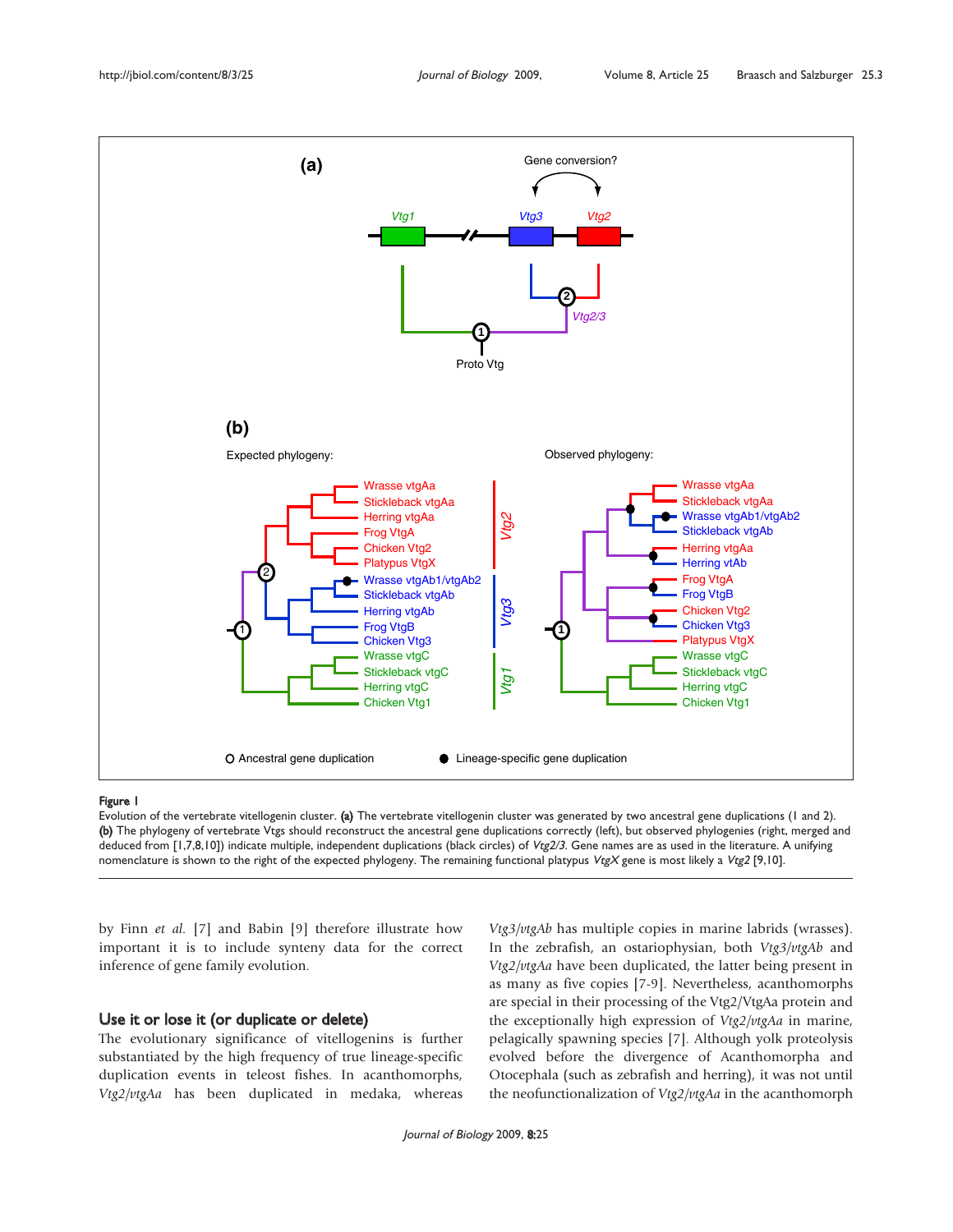

#### Figure 2

Evolution of reproductive modes and vitellogenins in bony vertebrates. White circles indicate the ancestral gene duplications (1 and 2) that led to the establishment of the vitellogenin cluster (VGC). Yellow stars indicate innovations in the reproductive mode; crosses indicate Vtg gene losses. FSGD, fish-specific genome duplication; MYA, million years ago. The timing of establishment of the vitellogenin cluster in relation to the emergence of vertebrates and the occurrence of the 1R/2R genome duplications remain elusive and will require additional data from cartilaginous fishes, agnathans and non-vertebrate chordates. Adapted from [10] and revised and expanded using fish data from [7,8].

lineage that highly hydrated marine pelagic eggs were made possible, thereby triggering the teleost radiation in the oceans. This happened at least 400 million years after the evolution of the Vtg2/vtgAa gene itself [7,8].

In another part of the vertebrate phylogeny, some lineages evolved that do not seem to have any use for yolk proteins such as vitellogenins: mammals have evolved placentation and lactation to nourish their offspring [10]. It therefore does not come as a surprise that all three vitellogenin genes have been lost from the evolutionary lineage leading to the placental mammals and marsupials. Only the egg-laying monotremes have retained a single functional Vtg gene (Figure 2) [10]. The evolution of vitellogenins in vertebrates nicely demonstrates an association between gene duplication and functional need. It also shows that adaptively very important genes underlying key evolutionary innovations can lose their relevance once a new innovation arises, with the consequence that such

genes can vanish entirely from a genome. 'Use it or lose it' is the motto, or - in the context of genome evolution duplicate it or delete it. An intriguing question remains: were there functional necessities of reproduction that were associated with the duplications of the vertebrate proto Vtg gene in the first place? The answer might, once more, be found in the oceans, where ancestral vertebrates used to spawn.

#### **References**

- Finn RN, Kristoffersen BA: Vertebrate vitellogenin gene duplication in relation to the "3R hypothesis": correlation to the pelagic egg and the oceanic radiation of teleosts. PLoS ONE 2007, 2:e169.
- 2. Ravi V, Venkatesh B: Rapidly evolving fish genomes and teleost diversity. Curr Opin Genet Dev 2008, 18:544-550.
- 3. Meyer A, Van de Peer Y: From 2R to 3R: evidence for a fishspecific genome duplication (FSGD). Bioessays 2005, 27:937-945.
- 4. Postlethwait J, Amores A, Cresko W, Singer A, Yan YL: Subfunction partitioning, the teleost radiation and the annotation of the human genome. Trends Genet 2004, 20:481-490.